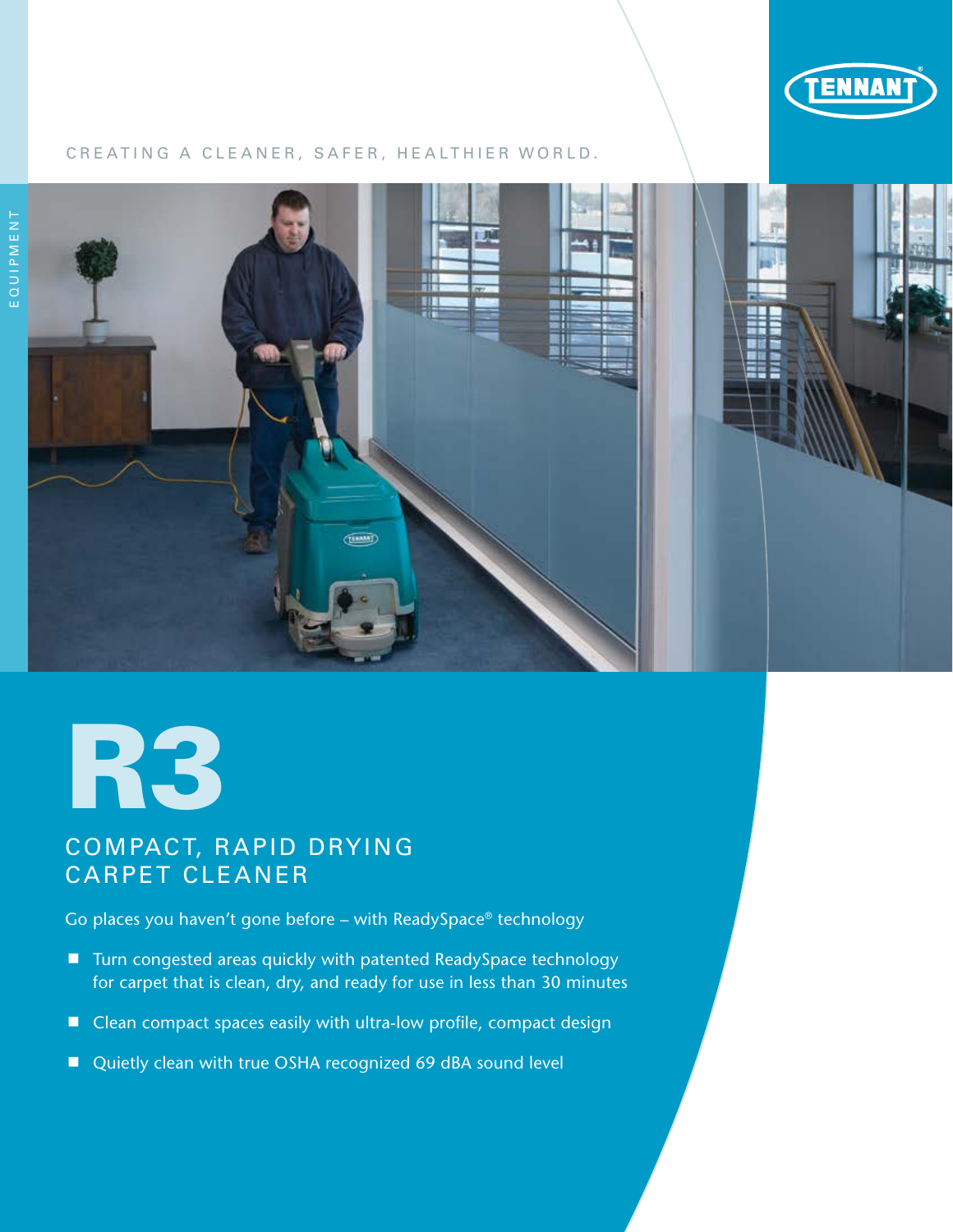# CARPETS CLEANED WITH READYSPACE<sup>®</sup> TECHNOLOGY ARE DRY AND READY FOR FOOT TRAFFIC IN LESS THAN 30 MINUTES



## CLEAN, HEALTHY ENVIRONMENTS

ReadySpace technology helps reduce mold and bacteria growth and leaves clean, healthy spaces while using up to 80% less water and leaving up to 90% less water in the carpet.

## INCREASE PRODUCTIVITY IN TIGHT SPACES

Clean with ease in tight, congested areas, such as office spaces, with forward and reverse cleaning action. The ultra low profile design and Insta-Adjust™ handle extends your cleaning reach under low-profile desks and tables.

### EASY TO FILL AND EMPTY TANKS

Easy to fill, empty, and clean Hygenic® lift-off tanks offer a unique compact design. Ergonomic handles and grips ensure easy pick up.

## BEAUTIFULLY CLEAN, ALWAYS READY CARPET SPACES

Improve carpet appearance and luster with ReadySpace technology's exclusive soil transfer rollers that lift and remove the dirt vacuuming leaves behind. The results are exceptional:

- $\blacksquare$  Keep high-traffic areas looking new with frequent cleanings.
- Reduce chemical build up to help prevent resoiling.
- Reduce risk of slip-and-fall incidents when transitioning from just cleaned carpet to hard floors.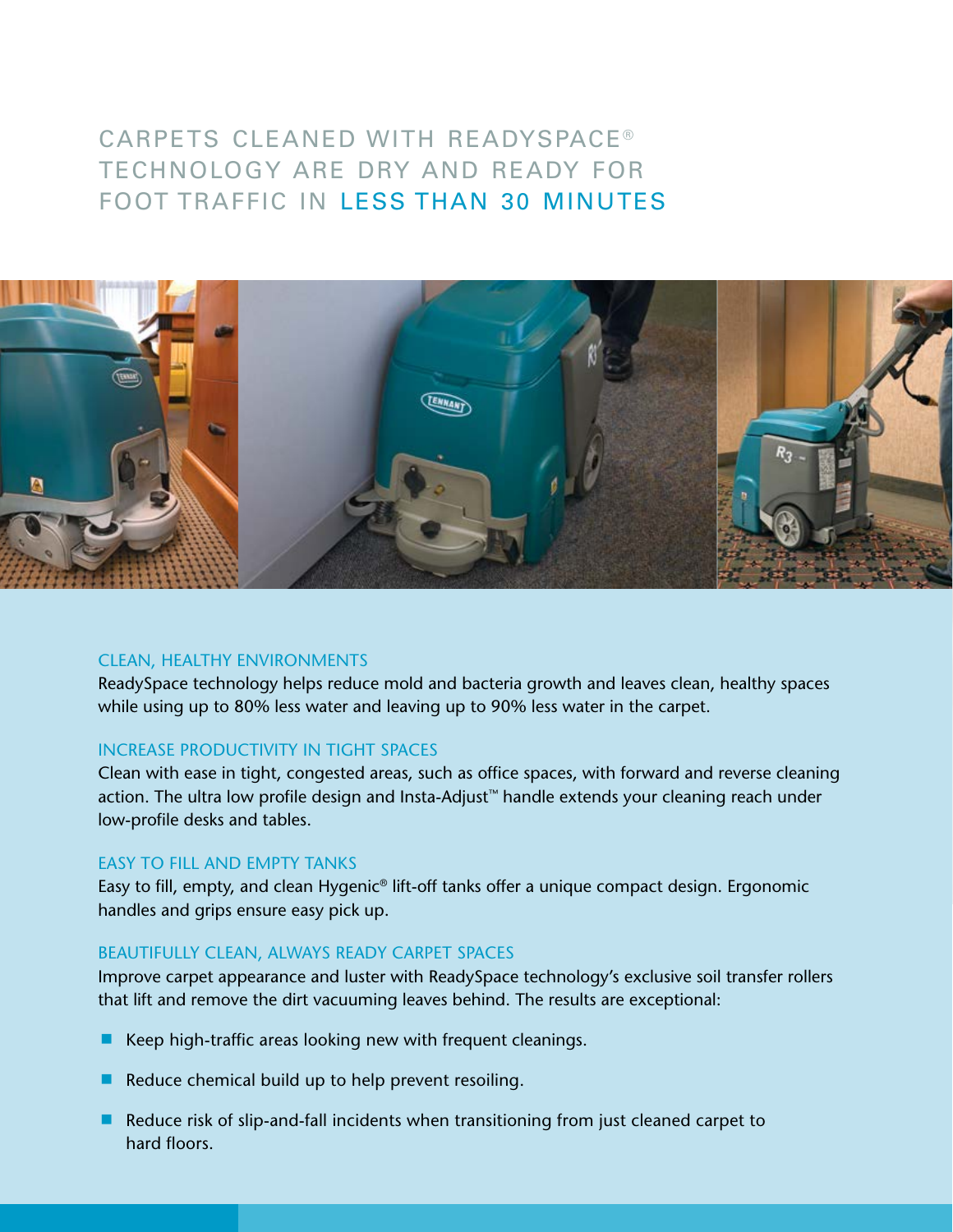# INSIDE THE

R3



## PATENTED READYSPACE® TECHNOLOGY

A Unique soil-transfer rollers are the basis for ReadySpace. When damp, these fabric rollers grab dirt from the carpet fibers and lift it into the machine.

**B** Inside, a sprayer rinses soil from the rollers, not the carpet.

Two powerful individual vacuum shoes transfer the dirty water into the recovery tank.



More than clean, it's ReadySpace.®

# FROM CLEAN TO CROWD IN MINUTES.

Reopen spaces sooner with ReadySpace technology.

#### **First Shift**

**6:30 AM** – Cleaning crew finishes cleaning small office space with Tennant R3. **7:00 AM** – Carpet is clean, dry, and ready for office traffic.



**Check In 2:30 PM –** Housekeeping finishes cleaning the hotel room with Tennant R3. **3:00 PM** – Carpet is clean, dry, and ready for guest check in.



**Store Open 8:30 AM** – Mall maintenance finishes cleaning stores. **9:00 AM** – Carpet is clean, dry, and ready for shoppers.